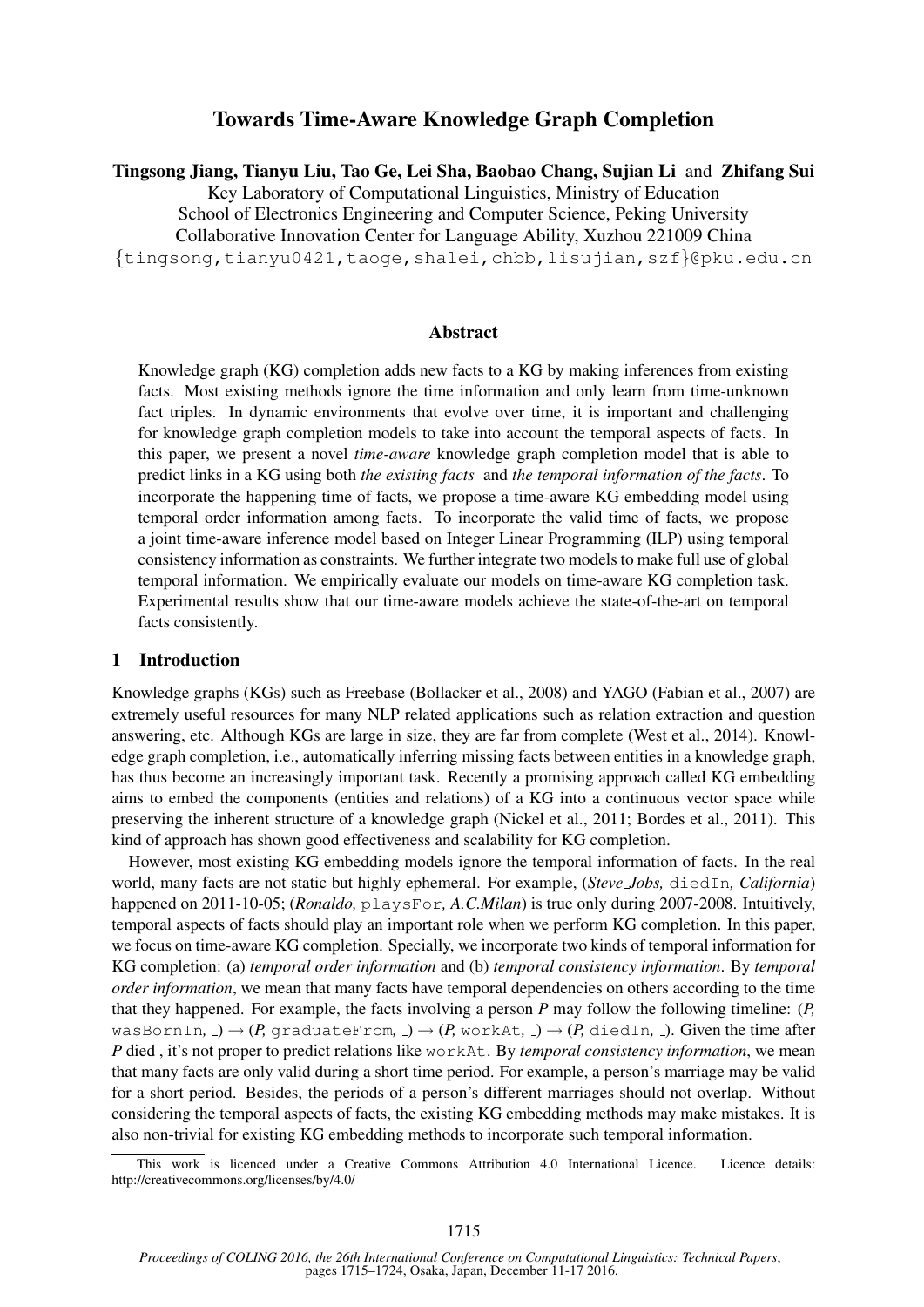To deal with the issues of the existing KG embedding methods, we propose two *time-aware KG completion* models to incorporate the above two kinds of temporal information, respectively. The extensive experimental results show the effectiveness of the two proposed models. We further propose a joint model that achieves better results. Our contributions include the following:

- To the best of our knowledge, this is the first work for time-aware KG completion. To incorporate the temporal order information, we propose a novel time-aware embedding (TAE) model that encodes the temporal order information as a regularizer on the geometric structure of the embedding space. To incorporate more temporal consistency information, we propose using Integer Linear Programming (ILP) to encode the temporal consistency information as constraints.
- We further propose a joint framework to unify the two complementary time-aware models seamlessly. ILP model considers more temporal constraints than TAE model, while TAE model generates more accurate embeddings for the objective function of ILP model. Our framework can be generalized to many KG embedding models such as TransE (Bordes et al., 2013) model and its extensions.
- We create real-world temporal data sets based on YAGO2 and Freebase for time-aware KG completion. The evaluation results show that our models outperform the start-of-the-art approaches and it confirms the effectiveness of incorporating temporal information.

The rest of the paper is organized as follows. Section 2 and Section 3 describe two time-aware KG completion models, respectively. Experiments, related work and conclusion are shown in Section 4-6.

#### 2 Time-Aware KG Embedding Model

Time-aware KG embedding aims to automatically learn entity and relation embeddings by exploiting both observed triple facts and temporal order information among facts.

#### 2.1 Time-Aware KG Completion Task

We represent facts with temporal annotations by quadruples, *quads* for short. We use  $(e_i, r, e_j, t)$  to denote the fact that  $e_i$  and  $e_j$  has relation r during the time interval  $t = [t_b, t_e]$  with  $t_b < t_e$ . Although our reasoning framework supports arbitrary continuous intervals over real number, for simplicity, we assume time intervals range over years. For example, the interval [1980, 1999] starts in 1980 and ends in 1999. For some facts that happened at a certain time and did not last, we have  $t_b = t_e$ . For some facts that does not end yet, we represent t as  $t = [t_b, +\infty]$ .

KG completion is the task of predicting whether a given edge  $(e_i, r, e_j)$  exists in the graph or not. However, most facts are time-dependent and hold only for a given time period. For example, the fact of George W. Bush's presidency is only meaningful from 2001 to 2009. To incorporate temporal information for a more accurate representation, we extend this task to include the time dimension of the facts and call it *time-aware KG completion*, i.e., to complete the quad  $(e_i, r, e_j, t)$  when  $e_i$ , r or  $e_j$  is missing given a specific time interval t. For example, we can answer the question *"Who is the president of USA in 2010?"* by predicting head entity in *(?,* presidentOf *, USA*, [2010,2010]).

## 2.2 Traditional KG Embedding Methods

Traditional KG embedding methods use only the observed time-unknown facts (triples) to learn entity and relation representations. TransE (Bordes et al., 2013) is an efficient and simple model among them. The basic idea behind TransE is that the relation between two entities  $e_i, e_j \in \mathbb{R}^n$  corresponds to a translation vector  $\mathbf{r} \in \mathbb{R}^n$  between them, i.e.,  $\mathbf{e}_i + \mathbf{r} \approx \mathbf{e}_j$  when  $(e_i, r, e_j)$  holds. The scoring function is defined as measuring its plausibility in the vector space:

$$
f(e_i, r, e_j) = ||\mathbf{e}_i + \mathbf{r} - \mathbf{e}_j||_{\ell_1/\ell_2},
$$
\n(1)

where  $\|\cdot\|_{\ell_1/\ell_2}$  denotes the  $\ell_1$ -norm or  $\ell_2$ -norm. A margin-based ranking loss is optimized to derive the entity and relation representations:

$$
\min \sum_{x^+ \in \Delta} \sum_{x^- \in \Delta'} [\gamma + f(x^+) - f(x^-)]_+.
$$
 (2)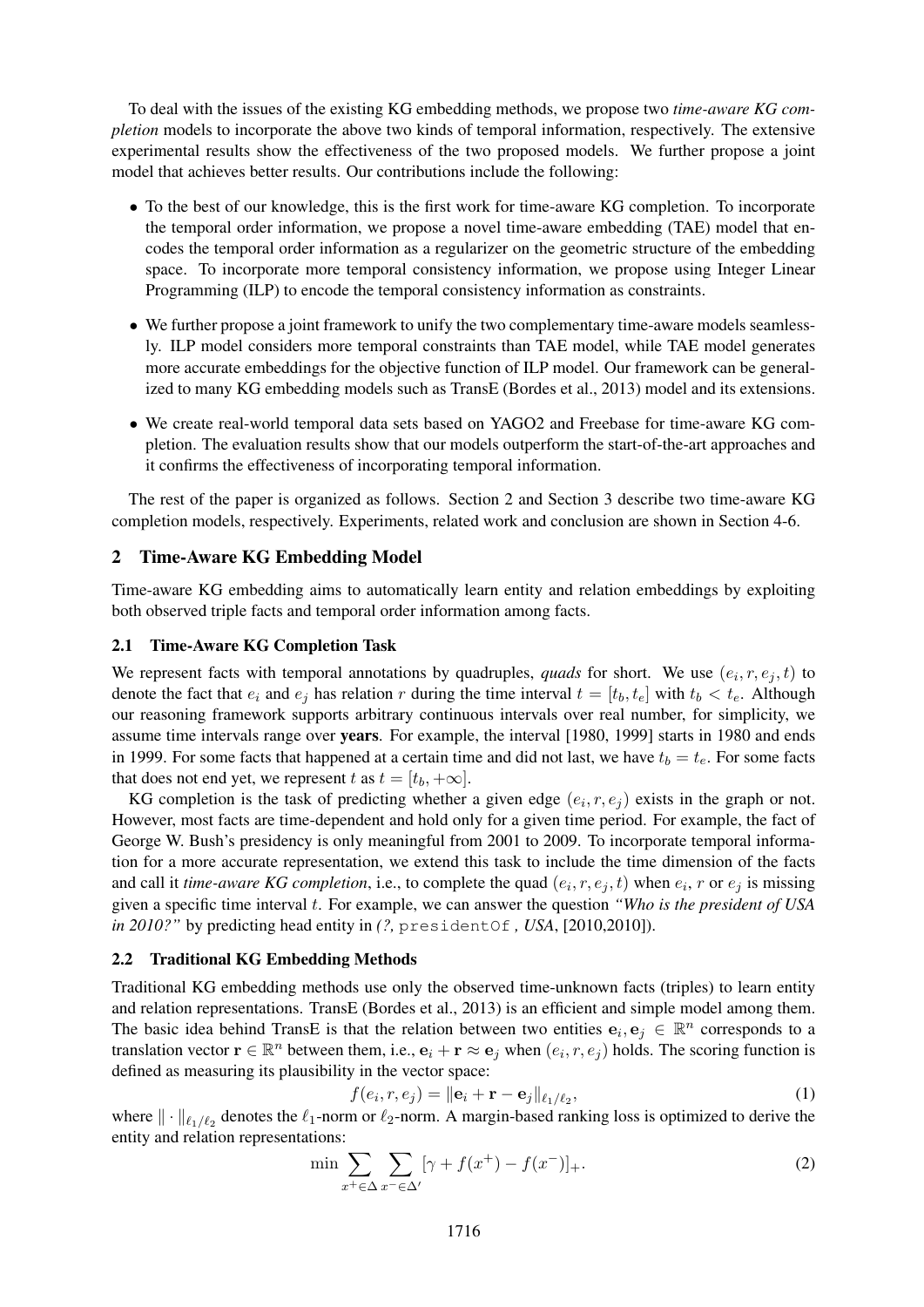

Figure 1: Simple illustration of Temporal Evolving Matrix T in the time-aware embedding (TAE) space. For example,  $r_1=wasBornIn$  happened before  $r_2=diedIn$ . After projection by T, we get prior relation's projection  $\mathbf{r}_1 \mathbf{T}$  near subsequent relation  $\mathbf{r}_2$  in the space, i.e., $\mathbf{r}_1 \mathbf{T} \approx \mathbf{r}_2$ , but  $\mathbf{r}_2 \mathbf{T} \neq \mathbf{r}_1$ .

Here,  $x^+ \in \Delta$  is the observed (i.e., positive) triple, and  $x^- \in \Delta'$  is the negative triple constructed by replacing entities in  $x^+$ .  $\gamma$  is the margin separating positive and negative triples and  $[z]_+ = \max(0, z)$ . Please refer to (Wang et al., 2014a; Lin et al., 2015b) for TransH, TransR and other models.

After we obtain the embeddings, the plausibility of a missing triple can be predicted by using the scoring function. In general, triples with higher plausibility are more likely to be true.

## 2.3 Time-Aware KG Embedding Model

TransE assumes that each relation is time independent and entity/relation representation is only affected by structural patterns in KGs. To better model knowledge evolution, we assume temporal ordered relations are related to each other and evolve in a time dimension. For example, for the same person, there exists a temporal order among relations wasBornIn $\rightarrow$  graduatedFrom  $\rightarrow$  diedIn. In time dimension, wasBornIn can evolve into graduateFrom and diedIn, but diedIn cannot evolve into wasBornIn.

To compare temporal orders, we define a pair of temporal ordering relations sharing the same head entity <sup>1</sup> as temporal ordering relation pair, e.g.,  $\langle$ wasBornIn, diedIn $\rangle$ . We define the relation happening earlier, e.g., wasBornIn, as **prior relation** and the other as **subsequent relation**. We define  $\langle$ prior relation, subsequent relation $\rangle$  as positive temporal ordering pairs and  $\langle$ subsequent relation, prior  $relation$  as negative ones.

To capture the temporal order of relations, we further define a *temporal evolving matrix*  $\mathbf{T} \in \mathbb{R}^{n \times n}$ to model relation evolution, where  $n$  is the dimension of relation embedding. T is a parameter to be learned by the model from the data. We assume that prior relation can evolve into subsequent relation through the temporal evolving matrix. The more frequent they have temporal orders, the more they can evolve. Specially, as in Figure 1, prior relation  $r_1$  projected by T should be near subsequent relation  $r_2$ , i.e.,  $r_1T \approx r_2$ , while  $r_2T$  should be far from  $r_1$ . In this way, we are able to separate prior relation and subsequent relation automatically during training.

We formulate time-aware KG completion as an optimization problem based on a regularization term. Given any positive training quad  $(e_i, r_k, e_j, t_{r_k}) \in \Delta_t$ , we can find a temporally related quad  $(e_i, r_l, e_m, t_{r_l}) \in \Delta_t$  sharing the same *head entity* and a temporal ordering relation pair  $\langle r_k, r_l \rangle$ . If  $t_{r_k} < t_{r_l}$ , we have a positive temporal ordering relation pair  $y^+ = \langle r_k, r_l \rangle$  and the corresponding negative relation pair  $y^- = \langle r_k, r_l \rangle^{-1} = \langle r_l, r_k \rangle$  by inverse. Our optimization requires that positive temporal ordering relation pairs should have lower scores (energies) than negative pairs. Therefore, we define a temporal scoring function as

$$
g(\langle r_k, r_l \rangle) = \|\mathbf{r}_k \mathbf{T} - \mathbf{r}_l\|_{\ell_1/\ell_2},\tag{3}
$$

which is expected to give a low score when the temporal ordering relation pair is in chronological order, and a high score otherwise. Note that  $T$  is asymmetric and the loss function is also asymmetric so as to capture temporal order information.

 $1$ We only consider relations sharing the same head entity because most temporal facts and temporal relations are partially ordered around a common *protagonist* (usually the head entity), e.g., "wasBornIn", "workAt", and "diedIn" are temporally ordered with a common person. Temporal relations that are ordered with a common tail entity could be transformed by replacing the relation with its inverse relation and exchanging the head and tail entity.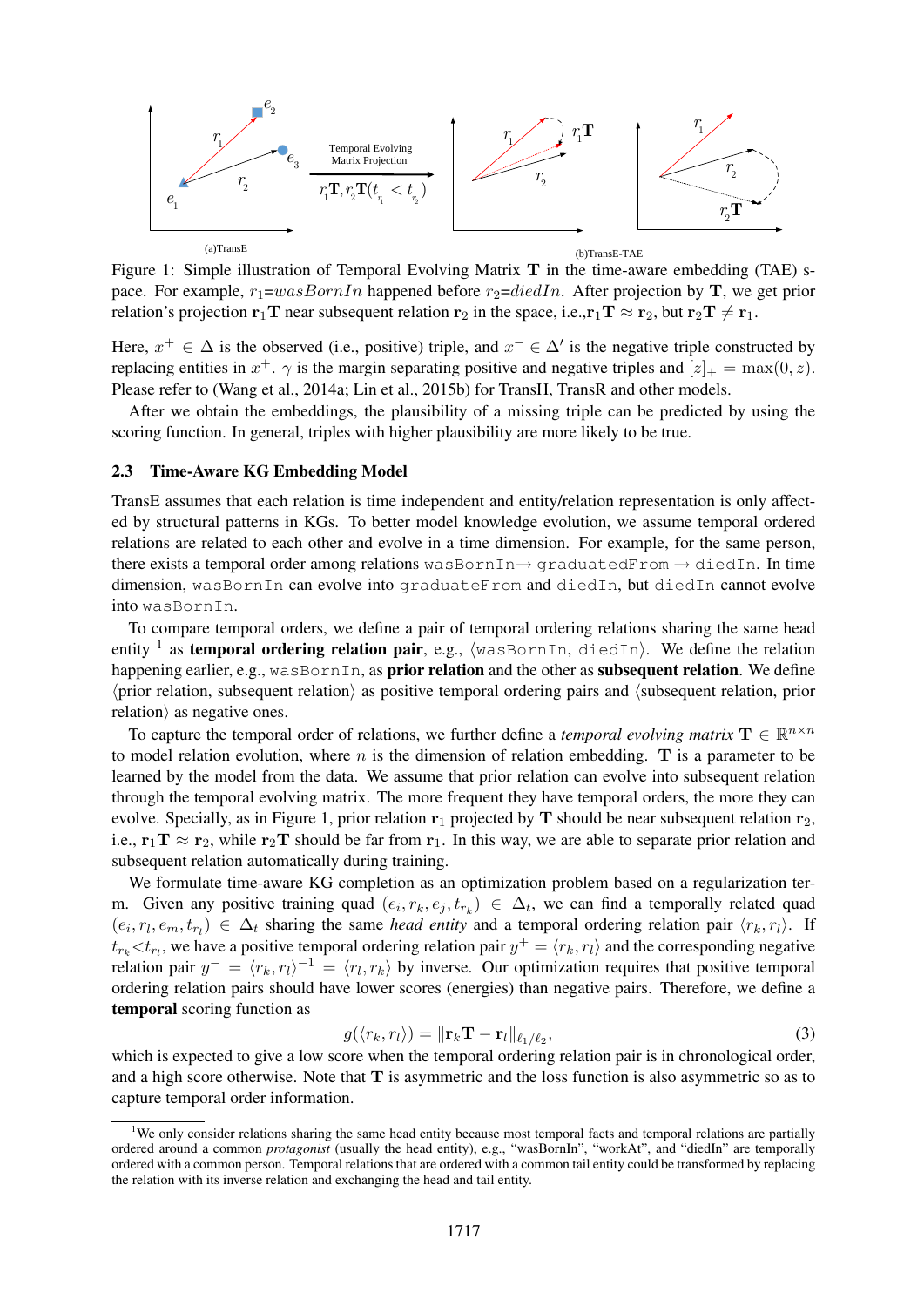To make the embedding space compatible with the observed triples, we make use of the fact triples set  $\Delta$  and follow the same strategy adopted in previous methods. Specially, we apply the same **fact** scoring function  $f(e_i, r_k, e_j)$  in Equation (1) to each candidate triple. The optimization is to minimize the **joint** scoring function,

$$
L = \sum_{x^+ \in \Delta} \left[ \sum_{x^- \in \Delta'} [\gamma_1 + f(x^+) - f(x^-)]_+ + \lambda \sum_{y^+ \in \Omega_{\epsilon_i, t_{r_k}}, y^- \in \Omega'_{\epsilon_i, t_{r_k}}} [\gamma_2 + g(y^+) - g(y^-)]_+ \right],\tag{4}
$$

where  $x^+ = (e_i, r_k, e_j) \in \Delta$  is a positive triple,  $x^- = (e'_i, r_k, e'_j) \in \Delta'$  is the corresponding negative triple by replacing entities. The positive temporal ordering relation pair set with respect to  $(e_i, r_k, e_j, t_{r_k})$  is defined as

$$
\Omega_{e_i, t_{r_k}} = \{ \langle r_k, r_l \rangle | (e_i, r_k, e_j, t_{r_k}) \in \Delta_t, (e_i, r_l, e_m, t_{r_l}) \in \Delta_t, t_{r_k} < t_{r_l} \} \cup \{ \langle r_l, r_k \rangle | (e_i, r_k, e_j, t_{r_k}) \in \Delta_t, (e_i, r_l, e_m, t_{r_l}) \in \Delta_t, t_{r_k} > t_{r_l} \}
$$
\n
$$
\tag{5}
$$

where  $r_k$  and  $r_l$  share the same head entity  $e_i$ .  $\Omega'_{e_i,t_{r_k}}$  are the corresponding negative relation pairs by inverse the relation pairs. In experiments, our constrains are  $||e_i||_2 \leq 1$ ,  $||r_k||_2 \leq 1$ ,  $||r_l||_2 \leq 1$ ,  $\|\mathbf{e}_i\|_2 \leq 1$ ,  $\|\mathbf{r}_k\mathbf{T}\|_2 \leq 1$ , and  $\|\mathbf{r}_l\mathbf{T}\|_2 \leq 1$  to avoid overfitting similarly to previous work.

The first term in Equation (1) enforces the generated embedding space compatible with all the observed triples, and the second term further requires the space to be temporally consistent and more accurate. Hyperparameter  $\lambda$  strikes a trade-off between the two cases. Stochastic gradient descent (in mini-batch mode) is adopted to solve the minimization problem.

#### 3 Joint Inference for Time-Aware KG Completion

In this section, we incorporate temporal information as temporal consistency constraints for KG completion. We take advantage of temporal logic transitivity and use ILP to derive more accurate predictions.

#### 3.1 Temporal Consistency Constraints

The candidate predictions we obtained in the traditional KG embedding inevitably include many incorrect predictions. By applying temporal consistency constraints, we can identify and then discard such errors to produce more accurate results.

As the complexity of resolving conflicts strictly depends on the constraints to apply, we need to choose them with great care. In the following, we consider three kinds of temporal constraints.

Temporal Disjointness. The time intervals of any two facts with a common functional relation and a common head entity are non-overlapping. For example, a person can only be spouse of one person at a time:  $(e_1$ , wasSpouseOf,  $e_2$ , [1990, 2010)) $\wedge$ ( $e_1$ , wasSpouseOf,  $e_3$ , [2005, 2013)) $\wedge e_2 \neq e_3 \rightarrow$  false.

Temporal Ordering. For some temporal ordering relations, one fact always happens before another fact. For example, a person must be born before he graduated:  $(e_1, \text{wasBornIn}, e_2, t_1) \wedge$  $(e_1, \text{graduateFrom}, e_3, t_2) \wedge t_1 > t_2 \rightarrow \text{false}.$ 

Temporal Spans. Some facts are true only during a specific time span. In general, the fact is invalid for other time periods outside the range of its time span in KGs. For example, given time interval  $t'$  outside the range  $t$  in  $(e_1, \text{presidentOf}, e_2, t) \in \text{KG},$  the fact  $(e_1, \text{presidentOf}, e_2, t')$  is invalid.

### 3.2 Integer Linear Program Formulation

We formulate the time-aware inference as an ILP problem with temporal constraints. Traditional KG embedding methods can capture the intrinsic properties of data, which can be treated as a probability to predict unseen facts. For each candidate fact  $(e_i, r_k, e_j)$ , we use  $w_{ij}^{(k)} = f(e_i, r_k, e_j)$  to represent the plausibility predicted by an embedding model, and introduce a Boolean decision variable  $x_{ij}^{(k)}$  to indicate whether the fact  $(e_i, r_k, e_j, t)$  is true or not for time t. Our aim is to find the best assignment to the decision variables, maximizing the overall plausibility while complying with all the temporal constraints. The objective function can be written as:

$$
\max \sum_{x_{ij}^{(k)}} w_{ij}^{(k)} x_{ij}^{(k)}.
$$
\n(6)

We add the constraints described in Section 3.1 for the above objective function.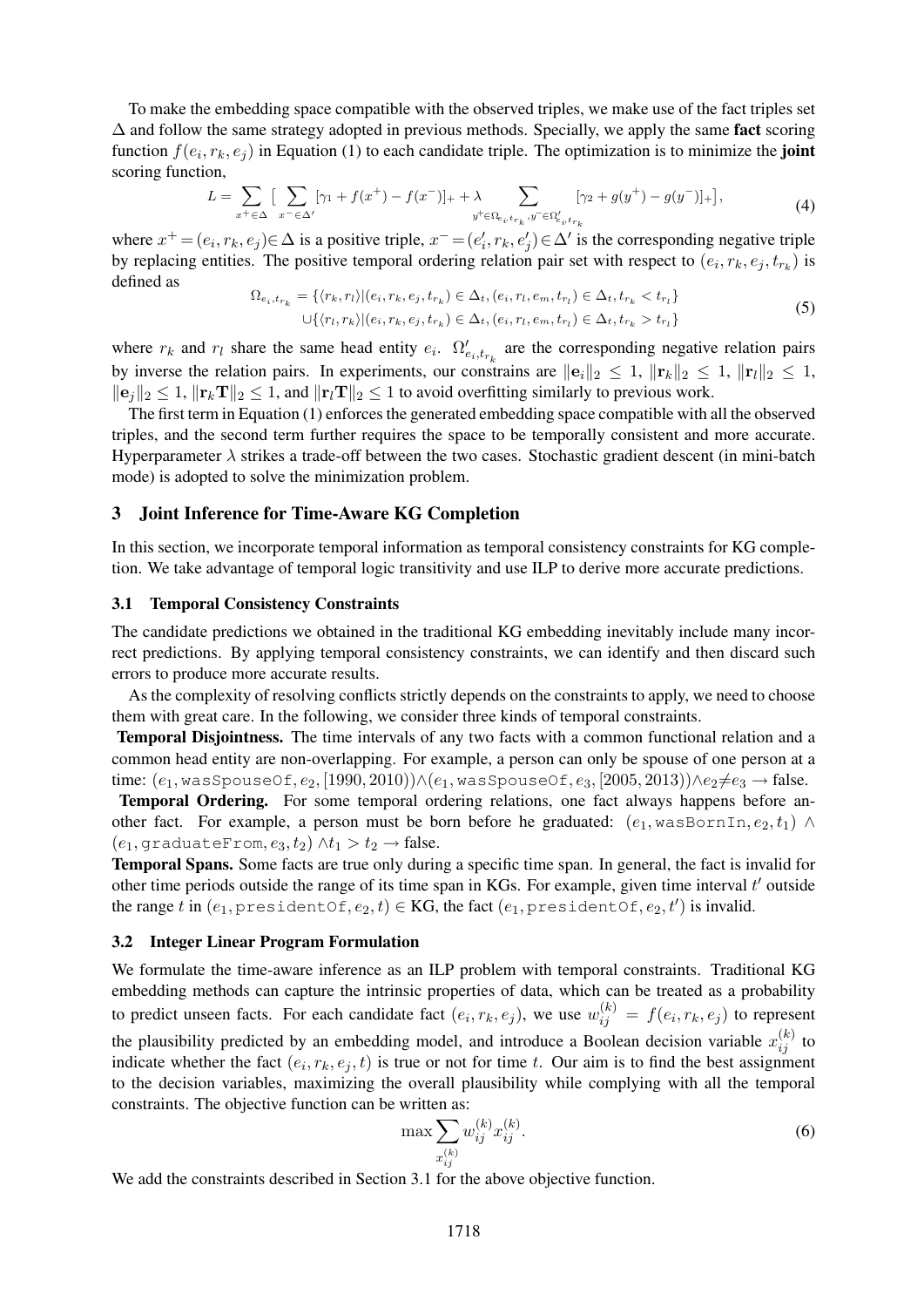The temporal disjointness constraints avoid the disagreement between the predictions of two facts sharing the same head entity and relation. These constraints can be represented as:

$$
x_{ij}^{(k)} + x_{il}^{(k)} \le 1, \forall k \in \mathcal{C}^d, t_{x_{ij}^{(k)}} \cap t_{x_{il}^{(k)}} \ne \emptyset
$$
\n<sup>(7)</sup>

where  $C^d$  are functional relations described such as  $\forall x \in S$  pouseOf and  $t_{x_{ij}^{(k)}}, t_{x_{il}^{(k)}}$  are time intervals for two facts, respectively.

The Temporal Ordering constraints ensure the occurring order for some relation pairs. These constraints can be represented as:

$$
x_{ij}^{(k)} + x_{il}^{(k')} \le 1, \forall (k, k') \in \mathcal{C}^o, t_{x_{ij}^{(k)}} \ge t_{x_{il}^{(k)}} \tag{8}
$$

where  $\mathcal{C}^o = \{ \langle r_k, r'_k \rangle \}$  are relation pairs that have precedent orders such as  $\langle$ wasBornIn,diedIn $\rangle$ . These relation pairs are discovered automatically in the training set by statistics and finally manually calibrated.

The temporal span constraints ensure the specific time span when the corresponding fact is true. These constraints can be represented as:

$$
x_{ij}^{(k)} = 0, \forall k \in \mathcal{C}^s, t_{x_{ij}^{(k)}} \cap t_{\Delta} = \emptyset
$$
\n
$$
(9)
$$

where  $\mathcal{C}^s$  are those relations valid for only a specific time span such as presidentOf and  $t_{\Delta}$  is the valid time span in KG.

Using ILP, we can combine the ability of capturing the intrinsic properties of KG data and the temporal constraints that are embedded into global consistencies of the relations together. As shown in Eq.(10), any unseen fact's plausibility is encoded in scores  $w_{ij}^k$  which captures the intrinsic properties of KG data. Temporal consistency constraints are formulated as Eq.(7)-(9) and apply to the objective function naturally. By solving Eq.(10), we will obtain a list of selected candidate entities or relations for a missing fact as our final output.

#### 3.3 Integrating Two Time-Aware Models

As mentioned above, the two time-aware models are complementary for each other: ILP model considers more temporal constraints than TAE model while TAE model generates more accurate embeddings for the ILP objective function.

For each unseen quad  $(e_i, r_k, e_j, t)$ , we use a Boolean decision variable  $x_{ij}^{(k,t)}$  to indicate whether it's true or not. We can use the embeddings of TAE model in Section 2.3 to calculate the plausibility  $v_{ii}^{(k,t)}$ ij for the ILP objective function. The objective function is

$$
\max \sum_{x_{ij}^{(k,t)}} v_{ij}^{(k,t)} x_{ij}^{(k,t)}.
$$
\n(10)

Eq. $(7)-(9)$  remain the same.

#### 4 Experiments

We use similar evaluation metrics as traditional KG completion methods (Bordes et al., 2013) for timeaware KG completion.

#### 4.1 Data Sets

To create temporal KG data sets, we need to decide whether a fact has temporal information. We categorize relations into time-sensitive relations and time-unsensitive relations according to YAGO2 (Hoffart et al., 2013). For example, diedIn is time-sensitive, but hasNeighbor is not. We extract temporal annotations for time-sensitive facts from YAGO2 and Freebase<sup>2</sup>.

In YAGO2, temporal facts are in the form  $(factID, occursline, t_b)$ ,  $(factID, occurUntil, t_e)$  indicating the fact is true during  $[t_b, t_e]$ . Here *factID* denotes a specific fact  $(e_i, r, e_j)$ . We directly represent these temporal facts as quads  $(e_i, r, e_j, [t_b, t_e])$ . We selected 10 frequent time-sensitive relations to make a pure temporal data set. Then we selected the subset of entities which have at least two mentions in temporal

<sup>2</sup>www.freebase.com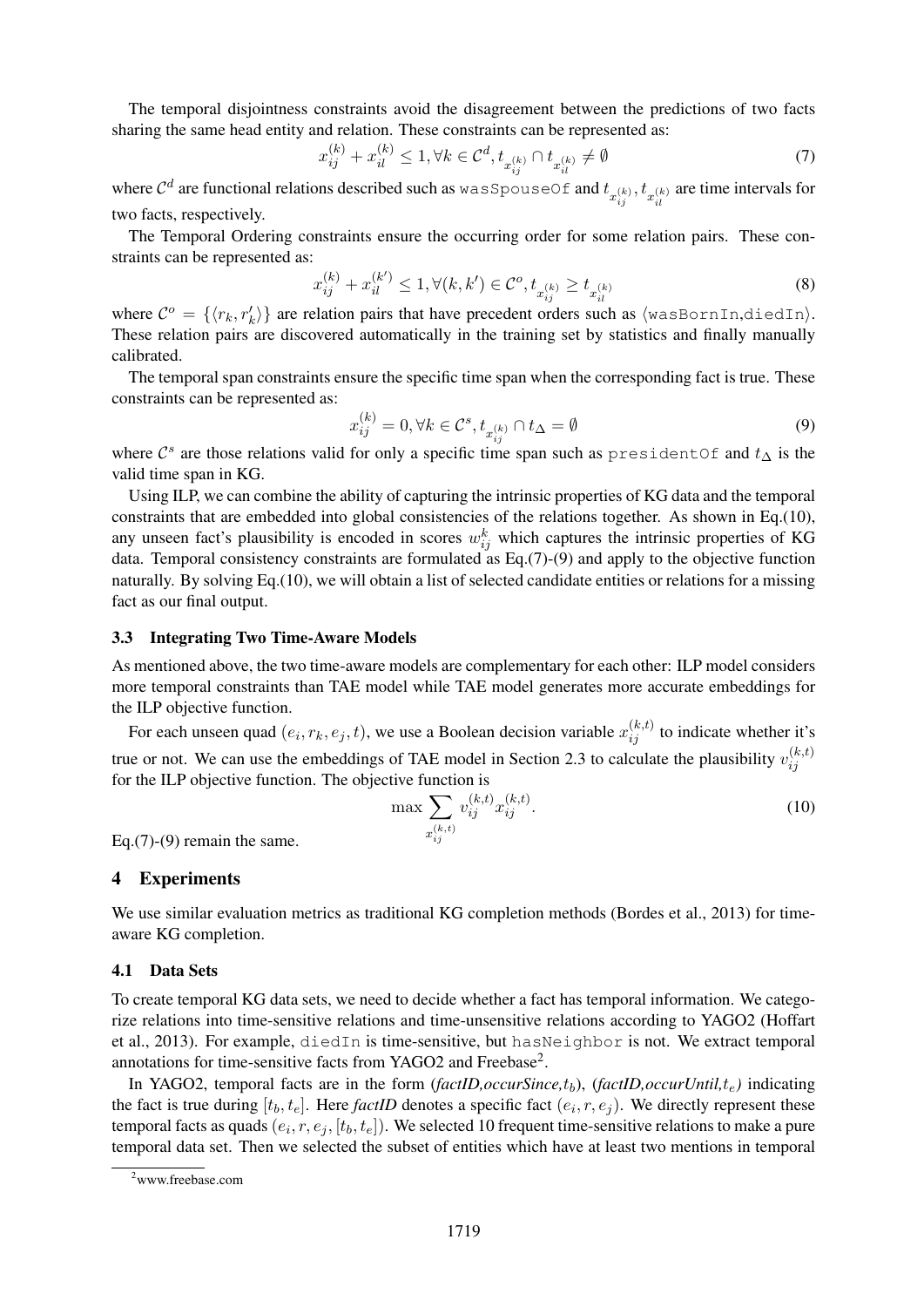| Dataset     | #Rel | #Ent | #Train/#Valid/#Test | #Ouads |
|-------------|------|------|---------------------|--------|
| YG15k       | 10   | 9513 | 13345/1320/1249     | 15914  |
| YG36k       | 10   | 9513 | 29757/3252/3058     | 15914  |
| FB42        | 42   | 8376 | 23827/2173/2610     | 28610  |
| <b>FB87</b> | 87   | 8844 | 142598/14848/17566  | 175012 |

| DataSets       |          | YG15k                    |                |        | YG36k                    |                          |                | FB42   |                          |        |                | <b>FB87</b> |          |                          |              |        |
|----------------|----------|--------------------------|----------------|--------|--------------------------|--------------------------|----------------|--------|--------------------------|--------|----------------|-------------|----------|--------------------------|--------------|--------|
| Metric         | MeanRank |                          | Hits@ $10(\%)$ |        | MeanRank                 |                          | Hits $@10(\%)$ |        | MeanRank                 |        | Hits@ $10\%$ ) |             | MeanRank |                          | Hits@10 $(%$ |        |
|                | Raw      | Filter                   | Raw            | Filter | Raw                      | Filter                   | Raw            | Filter | Raw                      | Filter | Raw            | Filter      | Raw      | Filter                   | Raw          | Filter |
| TransE         | 990      | 971                      | 26.6           | 29.5   | 179                      | 163                      | 65.7           | 75.6   | 383                      | 341    | 39.5           | 46.6        | 105      | 54                       | 47.7         | 70.2   |
| TransE-TAE     | 245      | 244                      | 34.4           | 35.3   | 62                       | 58                       | 75.4           | 81.9   | 328                      | 300    | 45.0           | 51.3        | 92       | 50                       | 53.8         | 77.5   |
| TransE-ILP     |          | $\overline{\phantom{a}}$ | 40.5           | 41.9   | $\overline{\phantom{a}}$ | $\overline{\phantom{a}}$ | 80.1           | 85.4   | $\overline{\phantom{a}}$ |        | 53.5           | 55.2        |          |                          | 62.1         | 82.7   |
| TransE-TAE-ILP |          | $\overline{\phantom{a}}$ | 44.8           | 46.1   | ۰                        | $\overline{\phantom{a}}$ | 84.7           | 89.4   | $\overline{\phantom{a}}$ | ۰      | 65.1           | 70.2        | ۰        | $\sim$                   | 65.7         | 85.3   |
| TransH         | 986      | 966                      | 25.7           | 28.0   | 174                      | 158                      | 65.3           | 77.8   | 378                      | 333    | 40.3           | 48.1        | 102      | 58                       | 45.3         | 71.8   |
| TransH-TAE     | 243      | 241                      | 33.4           | 34.7   | 63                       | 58                       | 75.3           | 81.6   | 320                      | 291    | 46.4           | 52.7        | 93       | 52                       | 55.3         | 78.5   |
| TransH-ILP     |          | $\overline{\phantom{a}}$ | 41.7           | 42.6   | $\overline{\phantom{a}}$ | $\overline{\phantom{a}}$ | 81.5           | 85.6   | $\overline{\phantom{a}}$ | ۰      | 53.7           | 56.4        |          | $\overline{\phantom{a}}$ | 63.5         | 81.1   |
| TransH-TAE-ILP |          | $\overline{\phantom{a}}$ | 43.3           | 46.6   | $\overline{\phantom{a}}$ | $\overline{\phantom{a}}$ | 85.4           | 88.7   | $\overline{\phantom{a}}$ | ۰      | 65.3           | 71.4        | ۰        | $\sim$                   | 67.2         | 86.0   |
| TransR         | 976      | 955                      | 29.5           | 30.2   | 175                      | 153                      | 68.3           | 80.1   | 371                      | 325    | 42.5           | 49.2        | 96       | 52                       | 49.3         | 72.1   |
| TransR-TAE     | 253      | 251                      | 33.5           | 33.9   | 56                       | 45                       | 79.5           | 86.9   | 318                      | 282    | 47.2           | 54.9        | 88       | 47                       | 56.5         | 79.9   |
| TransR-ILP     |          | $\overline{\phantom{a}}$ | 41.9           | 44.3   | ۰                        | $\overline{\phantom{a}}$ | 82.6           | 82.5   | $\overline{\phantom{a}}$ | ۰      | 57.8           | 57.1        |          | $\overline{\phantom{a}}$ | 63.4         | 87.9   |
| TransR-TAE-ILP |          | ۰                        | 45.4           | 47.7   |                          | $\overline{\phantom{a}}$ | 85.8           | 89.5   |                          | ۰      | 66.5           | 72.3        |          |                          | 68.2         | 88.2   |

Table 1: Statistics of data sets.

Table 2: Evaluation results on entity prediction.

facts. This resulted in 15,914 triples (quadruples) which were randomly split with the ratio shown in Table 1. This data set is denoted *YG15k*. Although YAGO2 has many temporal annotations for facts, a lot of temporal annotations are still missing for time-sensitive facts. We consider the data set *YG36k* consisting of half facts with temporal annotations and the other half missing temporal annotations to evaluate whether partial temporal information of data improves the performance or not. The relationship set is the same in YG15k and YG36k.

We extracted temporal facts mainly from FB15k (Bordes et al., 2013), a subset of Freebase consisting of 1345 relations. Among them, 707 relations are long relations in the form " $r_1.r_2$ " concatenating short relations  $r_1$  and  $r_2$ . Long relations do not exist in the original schema of Freebase. Many associated facts in Freebase are organized as a CVT structure (similar to an event), e.g., (Einstein,hasWonPrize, Nobel) is stored as (Einstein, */award/award winner/awards won*, x), (x*,/award/award honor/award,Nobel*) in Freebase, where x is called *mediator* and not a real entity. FB15k facts are created by concatenating two relations: (*Einstein*,*/award/award winner/awards won. /award/award honor/award*,*Nobel*). We extracted temporal annotations from the original Freebase CVT structure for these facts with long relations. For short relations such as */film/director/film*, we used creation/destruction dates of head or tail entity as their time, e.g., the released date of the film. This resulted in 42 time-sensitive relations and 28,610 temporal facts. We denoted the data set as *FB42*. We further added triples without time annotations and created *FB87*. In FB15k, there are about 50% temporal facts in our setting. The data set will be publicly available. All experiments are repeated five times by drawing new training/validation/test splits, and results averaged over the five rounds are reported.

## 4.2 Time-aware KG Completion

Time-aware KG completion (link prediction) is to complete the triple  $(e_i, r, e_j, t)$  when  $e_i$ , r or  $e_j$  is missing given a specific time interval  $t$ . We divided the stage into two sub-tasks, i.e., entity prediction and relation prediction.

## 4.2.1 Entity Prediction

Evaluation protocol. For each test triple with missing head or tail entity, various methods are used to compute the scores for all candidate entities and rank them in descending order. We use two metrics for our evaluation as in (Bordes et al., 2013): the mean of correct entity ranks (Mean Rank) and the proportion of valid entities ranked in top-10 (Hits@10). As mentioned in (Bordes et al., 2013), the metrics are desirable but flawed when a corrupted triple exists in the KG. As a countermeasure, we may filter out all these corrupted triples which have appeared in KG before ranking. We name the first evaluation set as *Raw* and the second as *Filter*.

For each test quad (triple), we replace the head/tail entity e<sup>i</sup> by those entities with *compatible types* as removing triples with incompatible types during test time leads to better results (Chang et al., 2014;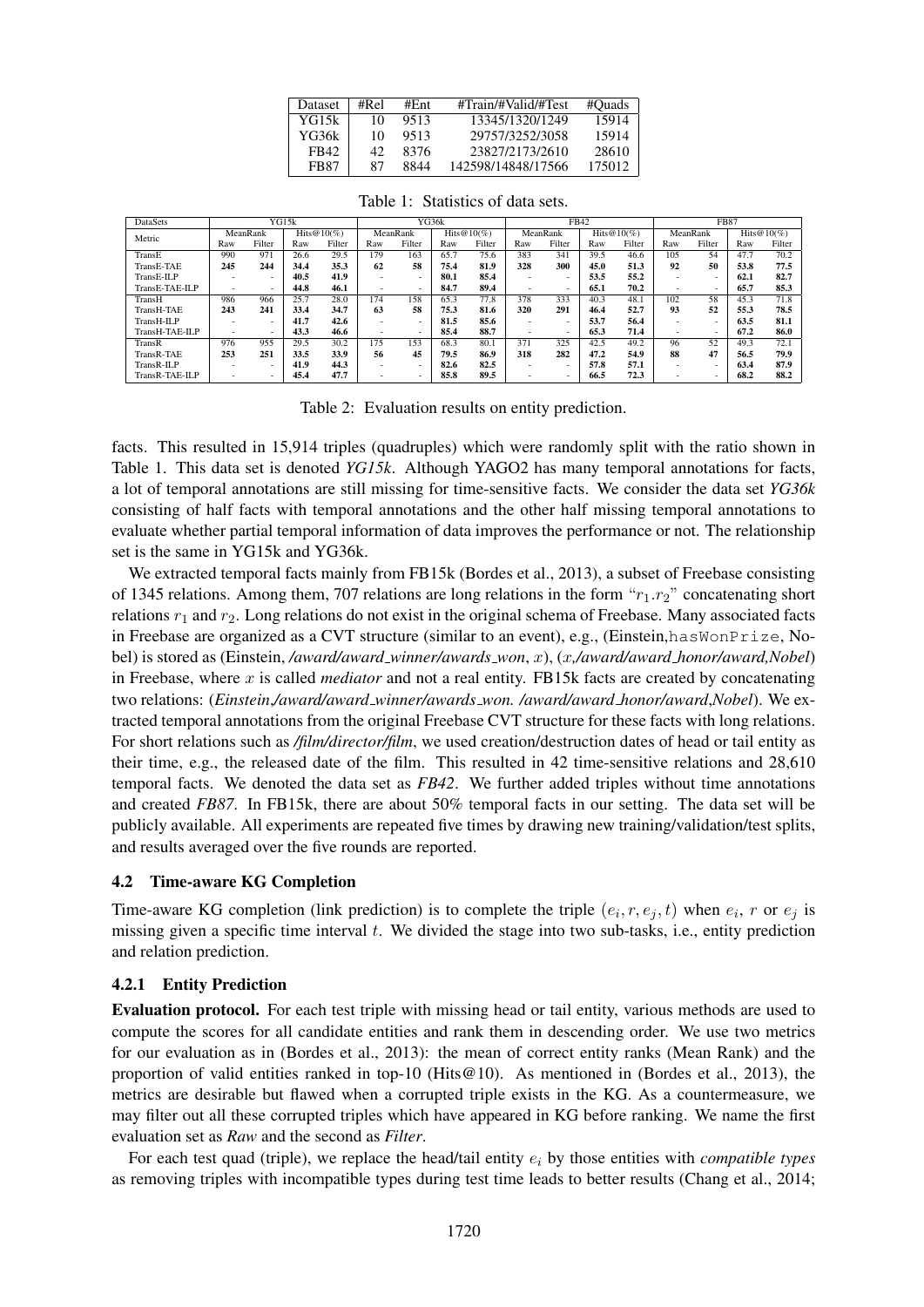Wang et al., 2015). Entity type information is easy to obtain for YAGO and Freebase. Then we rank the generated corrupted triples in descending order, according to the plausibility (for baselines and TAE model) or the decision variables (for time-aware ILP model). Then we check whether the original correct triple ranks in top-10. To calculate Hit@10 for ILP model, for each test quad, we add additional constraints that at most 10 corrupted are true:  $\sum_{i,j} x_{e_i e_j}^{(r_1)} \leq 10$ . Mean Rank is missing for ILP method as we could not rank the binary decision variables.

Baseline methods. For comparison, we select TransE (Bordes et al., 2013), its extensions TransH (Wang et al., 2014b) and TransR (Lin et al., 2015b) as our baselines. We then compare time-aware embedding and time-aware ILP inference with each baseline. For example, TransE with TAE and time-aware ILP is denoted as "TransE-TAE" and "TransE-ILP", respectively. The combined model of the two time-aware models are denoted as "TransE-TAE+ILP".

Implementation details. For all embedding methods, we create 100 mini-batches on each data set. The dimension of the embedding n is set in the range of  $\{20,50,100\}$ , the margin  $\gamma_1$  and  $\gamma_2$  are set in the range  $\{1,2,4,10\}$ . The learning rate is set in the range  $\{0.1, 0.01, 0.001\}$ . The regularization hyperparameter  $\lambda$  is tuned in  $\{10^{-1}, 10^{-2}, 10^{-3}, 10^{-4}\}$ . The best configuration is determined according to the mean rank in validation set. For YAGO data set, the optimal configurations are  $n = 100, \gamma_1 = \gamma_2 = 4, \lambda = 10^{-2}$ , learning rate is 0.001 and taking  $\ell_1$ −norm; For Freebase data set, the optimal configurations are  $n =$  $100,\gamma_1 = \gamma_2 = 1, \lambda = 10^{-1}$ , learning rate is 0.001 and taking  $\ell_1$ -norm.

We then incorporate temporal constraints into the six models with optimal parameter settings using ILP. To generate the objective function of ILP, plausibility predicted by embedding models is normalized by  $w'_{ij} = (w_{ij} - \text{MIN})/(\text{MAX} - \text{MIN})$ , where MAX and MIN are max/min scores for each corrupted test triple. We use the  $lp\_solve$  package<sup>3</sup> to solve the ILP problem.

Results. Table 2 reports the results for each data set. From the results, we can see that 1) TAE methods outperform all the baselines on all the data sets and with all the metrics. The improvements are quite significant. The Mean Rank drops by about 75%, and Hits@10 rises about 19% to 30%. This demonstrates the superiority and generality of our method. 2) Adding more temporal facts improve the performance for TAE models. YG15k consists of 100% temporal facts while YG36k consists of 50% temporal facts. All the temporal information in YG15k is utilized to model temporal associations and make the embeddings more accurate. Therefor, it obtains larger improvement for TAE than YG36k. 3) Improvement for YAGO is larger than Freebase because YAGO data set contains more temporal ordering relation pairs than Freebase data set.

As we can see from Table2, the time-aware ILP method improves each baseline model by about 10% to 16%. This demonstrates the effectiveness of incorporating temporal consistency constraints. Combining two time-aware models further improves the performance by 2% to 3%. This indicates that 1) although TAE models encode temporal order information, only pair-wise temporal ordering relations are optimized during each training iteration. ILP can take advantage of global temporal transitivity which pair-wise methods can't. 2) Adding time span information in the ILP model can remove more false predictions.

## 4.2.2 Relation Prediction

Relation prediction aims to predict relations between two entities. Evaluation results are shown in Table 3 on YG15K and FB87 due to space limit, and here we report Hits@1 instead of Hits@10. For ILP models, we report Hits@1 for the same reason in entity prediction. Again, two time-aware models improve baselines greatly.

The ILP models improve the precision by about 10%, showing that incorporating temporal constraints directly is better for this task. The main reason is that our temporal constraints are designed to better handle temporal conflicts in relations. Relation prediction and relation extraction from text have common multi-label problems that the same entity pair may have multiple relation labels. For example, *(Obama,US)* could have two valid relations: *wasPresidentOf, wasBornIn*. Through temporal constraints, we are aware that the two relations have different valid time, and therefore we could remove the false one to

<sup>3</sup> http://lpsolve.sourceforge.net/5.5/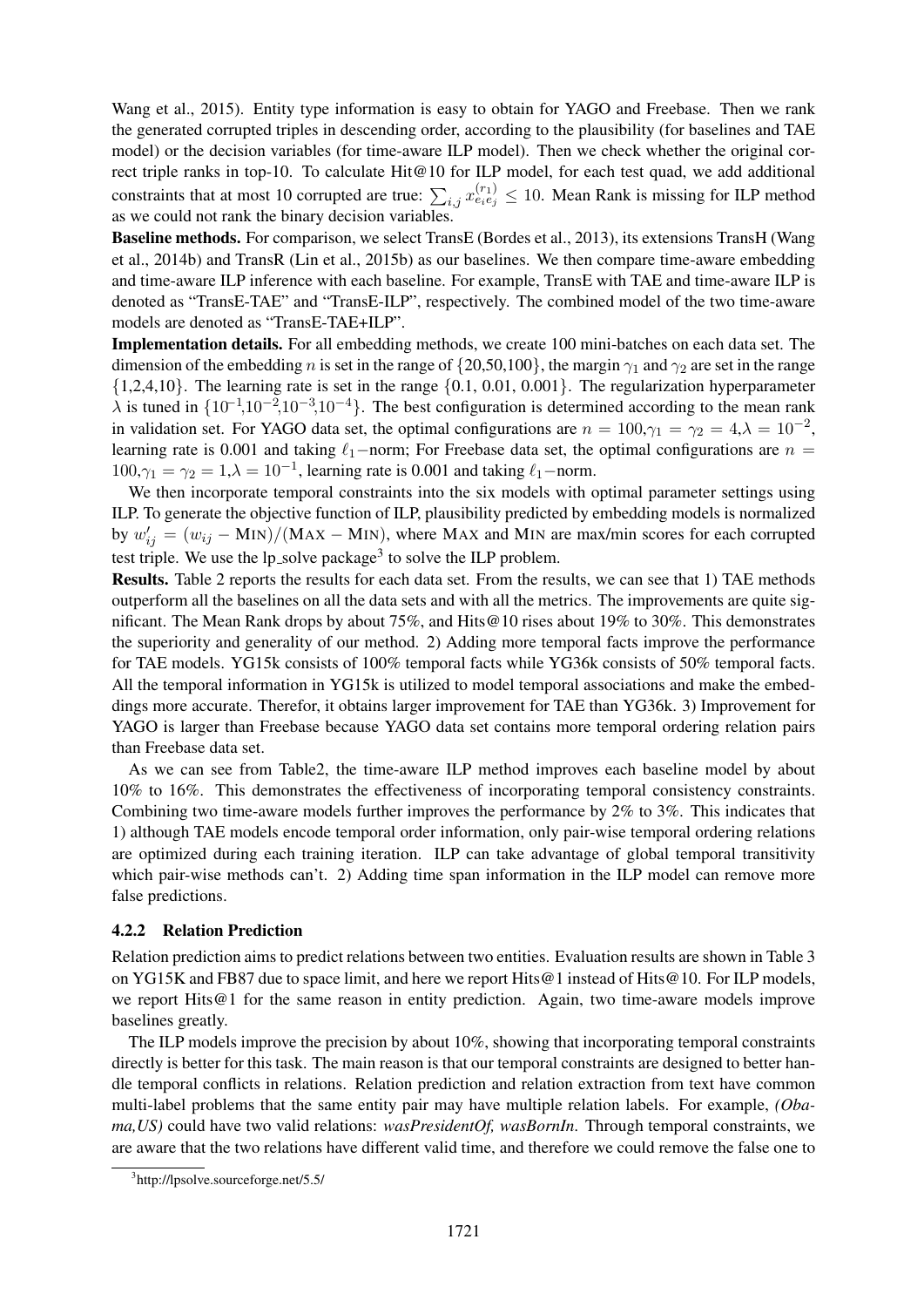| Mean Rank<br>Mean Rank<br>Hits@1 $(\%)$<br>Hits $@1(%$<br>Metric<br>Filter<br>Filter<br>Filter<br>Filter<br>Raw<br>Raw<br>Raw<br>Raw<br>73.0<br>73.8<br>69.4<br>1.9<br>1.7<br>60.0<br>TransE<br>1.5<br>1.4<br>75.7<br>1.3<br>71.4<br>1.7<br>63.4<br>76.7<br>TransE-TAE<br>1.6<br>1.4<br>85.4<br>82.9<br>81.6<br>71.0<br>TransE-ILP<br>۰<br>۰<br>TransE-TAE-ILP<br>82.5<br>86.5<br>72.3<br>83.1<br>۰<br>۰<br>۰<br>۰ | <b>FB87</b> |  |  |  |  |  |
|--------------------------------------------------------------------------------------------------------------------------------------------------------------------------------------------------------------------------------------------------------------------------------------------------------------------------------------------------------------------------------------------------------------------|-------------|--|--|--|--|--|
|                                                                                                                                                                                                                                                                                                                                                                                                                    |             |  |  |  |  |  |
|                                                                                                                                                                                                                                                                                                                                                                                                                    |             |  |  |  |  |  |
|                                                                                                                                                                                                                                                                                                                                                                                                                    |             |  |  |  |  |  |
|                                                                                                                                                                                                                                                                                                                                                                                                                    |             |  |  |  |  |  |
|                                                                                                                                                                                                                                                                                                                                                                                                                    |             |  |  |  |  |  |
|                                                                                                                                                                                                                                                                                                                                                                                                                    |             |  |  |  |  |  |
| 1.5<br>69.7<br>73.4<br>1.8<br>75.6<br>1.3<br>1.6<br>61.3<br>TransH                                                                                                                                                                                                                                                                                                                                                 |             |  |  |  |  |  |
| 76.9<br>77.2<br>1.3<br>1.30<br>64.2<br>TransH-TAE<br>1.3<br>74.6<br>1.4                                                                                                                                                                                                                                                                                                                                            |             |  |  |  |  |  |
| 83.1<br>81.1<br>85.7<br>71.7<br>TransH-ILP<br>۰<br>۰                                                                                                                                                                                                                                                                                                                                                               |             |  |  |  |  |  |
| TransH-TAE-ILP<br>83.2<br>86.2<br>73.2<br>84.4<br>٠<br>۰<br>۰                                                                                                                                                                                                                                                                                                                                                      |             |  |  |  |  |  |
| 77.3<br>74.3<br>1.5<br>62.1<br>1.2<br>71.1<br>1.4<br>1.6<br>TransR                                                                                                                                                                                                                                                                                                                                                 |             |  |  |  |  |  |
| 74.5<br>78.9<br>79.6<br>1.2<br>1.1<br>1.2<br>1.1<br>64.3<br>TransR-TAE                                                                                                                                                                                                                                                                                                                                             |             |  |  |  |  |  |
| 83.2<br>82.8<br>86.6<br>72.2<br>TransR-ILP<br>۰<br>۰                                                                                                                                                                                                                                                                                                                                                               |             |  |  |  |  |  |
| 73.8<br>85.1<br>TransR-TAE-ILP<br>83.1<br>88.3<br>۰<br>۰                                                                                                                                                                                                                                                                                                                                                           |             |  |  |  |  |  |

Table 3: Evaluation results on relation prediction.

| Testing quads                                            | TransE                       | TransE-TAE                   | TransE-ILP                   |
|----------------------------------------------------------|------------------------------|------------------------------|------------------------------|
| (Stanford_Moore,?,New_York_City,[1982,1982])             | wasBornIn.diedIn             | diedIn.wasBornIn             | diedIn.wasBornIn             |
| (John_Schoenherr,?,Caldecott_Medal,[1988,1988])          | owns.hasWonPrize             | has Won Prize, created       | has WonPrize.created         |
| (John_G._Thompson,?,University_of_Cambridge,[1968,1994]) | graduatedFrom.worksAt        | worksAt,graduatedFrom        | worksAt.graduatedFrom        |
| (Tommy_Douglas,?,New_Democratic_Party,[1961,1972])       | isMarriedTo.isAffiliatedTo   | isAffiliatedTo.isMarriedTo   | isAffiliatedTo.isMarriedTo   |
| (Carmen Electra,?,Owen Wilson,[2004,2005])               | isMarriedTo.sameAward_winner | isMarriedTo.sameAward_winner | sameAward_winner.isMarriedTo |

Table 4: Examples of relation prediction in descending order. Correct predictions are in bold.

## improve Hit@1 accuracy.

Qualitative analysis. Examples of relation prediction for TransE, TransE-TAE and TransE-ILP are compared in Table 4. From the results we have the following two conclusions. 1) Temporal order information is useful to distinguish similar relations. For example, when testing *(Stanford Moore, ? , Chicago, [1982, 1982])*, it's easy for TransE to mix relations wasBornIn and diedIn as they behave similarly for a person and a place. But knowing that he graduated in 1935 from the training set, and TransE-TAE have learnt temporal order that *wasBornIn*→*graduated*→*diedIn*, the regularization term  $|r_{graduate}T - r_{died}|$ and  $|\mathbf{r}_{gradient}\mathbf{T} - \mathbf{r}_{born}|$  helps rank diedIn higher than wasBornIn. TransE-ILP also benefits from such temporal order constraints and obtains more accurate predictions. 2) Time span information is useful to make accurate predictions. For example, TransE and TransE-TAE both predict (*Carmen Electra,?,Owen Wilson*,[2004,2005]) has wasMarriedTo relation. Temporal order constraints don't work for this example. But the time span constraints help TransE-ILP to remove wasMarriedTo because *Carmen Electra* was married to *Dave Navarro* during [2003,2008] and a person cannot marry two people at the same time.

# 5 Related Work

There are two lines of research related to our work.

Knowledge Graph Completion. Nickel et al. (2016) provide a broad overview of machine learning models for KG completion. These models predict new facts in a given knowledge graph using information from existing entities and relations. The most related work from this line of work is KG embedding models (Nickel et al., 2011; Bordes et al., 2013; Socher et al., 2013). Aside from fact triples, external information is employed to improve KG embedding such as combining text (Riedel et al., 2013; Wang et al., 2014a; Zhao et al., 2015), entity type and relationship domain (Guo et al., 2015; Chang et al., 2014), relation path (Lin et al., 2015a; Gu et al., 2015), and logical rules (Wang et al., 2015; Rocktäschel et al., 2015). However, these methods have not utilized temporal information among facts.

Temporal Information Extraction. This line of work mainly falls into two categories: methods that extract temporal facts from web (Ling and Weld, 2010; Wang et al., 2011; Artiles et al., 2011; Garrido et al., 2012) and methods that infer temporal scopes from aggregate statistics in large Web corpora (Talukdar et al., 2012b; Talukdar et al., 2012a). The TempEval task (Pustejovsky and Verhagen, 2009) and systems (Chambers et al., 2007; Bethard and Martin, 2007; Chambers and Jurafsky, 2008; Cassidy et al., 2014) have been successful in extracting temporally related events. Temporal reasoning is also explored to solve temporal conflicts in KG (Dylla et al., 2011; Wang et al., 2010). This paper differs from this line of work as we directly use temporal information from KG to perform KG completion.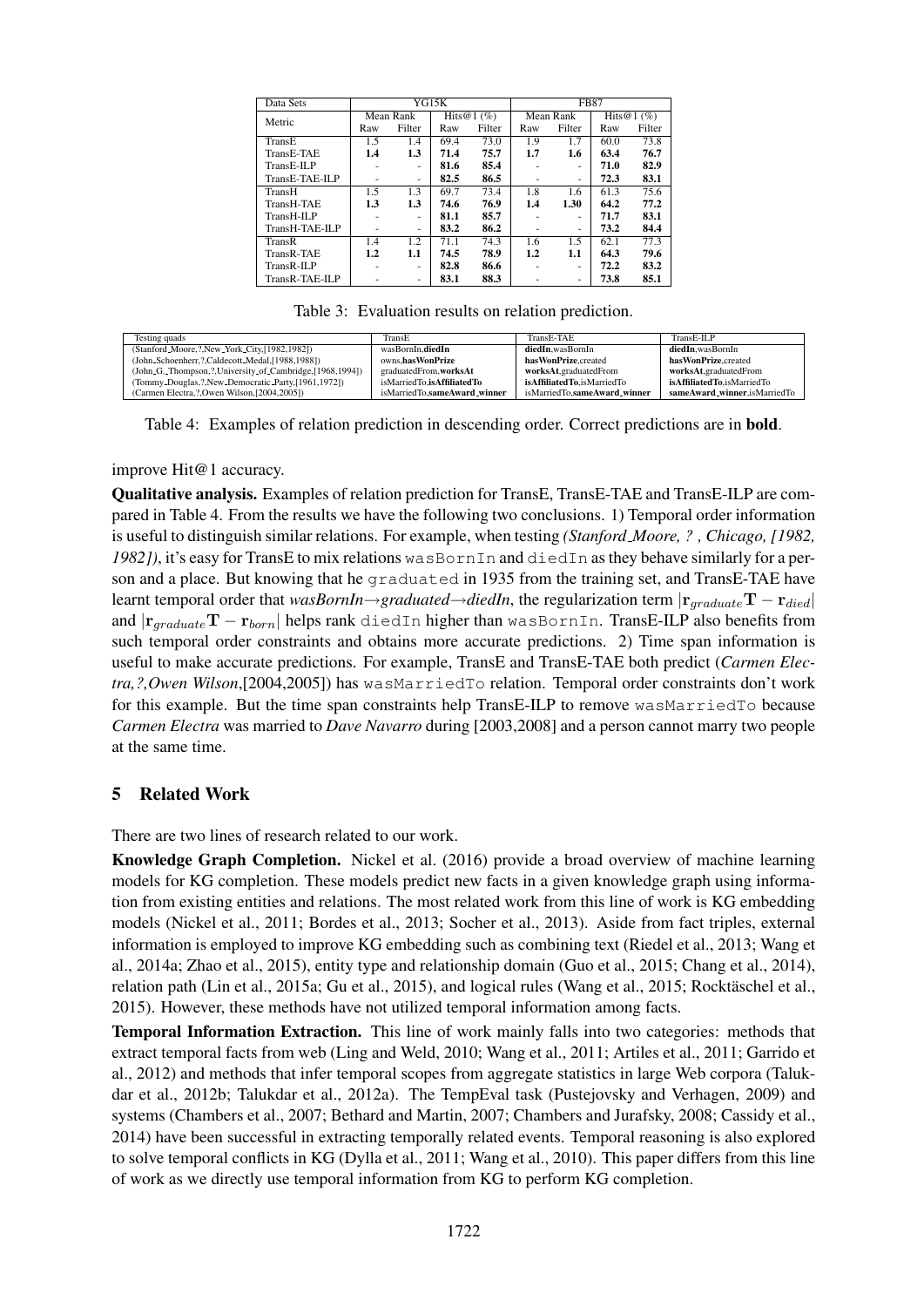#### 6 Conclusion and Future Work

In this paper, we propose two novel time-aware KG completion models. Time-aware embedding (TAE) model imposes temporal order constraints on the geometric structure of the embedding space and enforces it to be temporally consistent and accurate. Time-aware joint inference with ILP framework considers global temporal constraints as well as KG embeddings. It naturally preserves the benefits of embedding models and is more accurate with respect to various temporal constraints. We further integrate two models to make full use of temporal information.

As future work: 1) Many temporal facts are not stored by current KGs (about 30% facts in YAGO and 50% in Freebase lack temporal annotations), we will extract more temporal information from texts. 2) We will consider using our time-aware KG completion model to predict temporal scopes of new facts.

#### Acknowledgements

This research is supported by National Key Basic Research Program of China (No.2014CB340504) and National Natural Science Foundation of China (No.61375074,61273318). The contact author for this paper are Baobao Chang and Zhifang Sui.

## References

- Javier Artiles, Qi Li, Taylor Cassidy, Suzanne Tamang, and Heng Ji. 2011. Cuny blender tackbp2011 temporal slot filling system description. In *Proceedings of Text Analysis Conference (TAC)*.
- Steven Bethard and James H Martin. 2007. Cu-tmp: Temporal relation classification using syntactic and semantic features. In *Proceedings of the 4th International Workshop on Semantic Evaluations*, pages 129–132. Association for Computational Linguistics.
- Kurt Bollacker, Colin Evans, Praveen Paritosh, Tim Sturge, and Jamie Taylor. 2008. Freebase: a collaboratively created graph database for structuring human knowledge. In *Proceedings of the 2008 ACM SIGMOD international conference on Management of data*, pages 1247–1250. ACM.
- Antoine Bordes, Jason Weston, Ronan Collobert, and Yoshua Bengio. 2011. Learning structured embeddings of knowledge bases. In *Conference on Artificial Intelligence*, number EPFL-CONF-192344.
- Antoine Bordes, Nicolas Usunier, Alberto Garcia-Duran, Jason Weston, and Oksana Yakhnenko. 2013. Translating embeddings for modeling multi-relational data. In *Advances in Neural Information Processing Systems*, pages 2787–2795.
- Taylor Cassidy, Bill McDowell, Nathanael Chambers, and Steven Bethard. 2014. An annotation framework for dense event ordering. In *ACL*.
- Nathanael Chambers and Daniel Jurafsky. 2008. Unsupervised learning of narrative event chains. *ACL*, 94305:789–797.
- Nathanael Chambers, Shan Wang, and Dan Jurafsky. 2007. Classifying temporal relations between events. In *Proceedings of the 45th Annual Meeting of the ACL on Interactive Poster and Demonstration Sessions*, pages 173–176. Association for Computational Linguistics.
- Kai-Wei Chang, Wen-tau Yih, Bishan Yang, and Christopher Meek. 2014. Typed tensor decomposition of knowledge bases for relation extraction. In *EMNLP*, pages 1568–1579.
- Maximilian Dylla, Mauro Sozio, and Martin Theobald. 2011. Resolving temporal conflicts in inconsistent rdf knowledge bases. In *BTW*, pages 474–493.
- MS Fabian, K Gjergji, and W Gerhard. 2007. Yago: A core of semantic knowledge unifying wordnet and wikipedia. In *16th International World Wide Web Conference, WWW*, pages 697–706.
- Guillermo Garrido, Anselmo Penas, Bernardo Cabaleiro, and Alvaro Rodrigo. 2012. Temporally anchored relation extraction. In *Proceedings of the 50th Annual Meeting of the Association for Computational Linguistics: Long Papers-Volume 1*, pages 107–116. Association for Computational Linguistics.
- Kelvin Gu, John Miller, and Percy Liang. 2015. Traversing knowledge graphs in vector space. *arXiv preprint arXiv:1506.01094*.